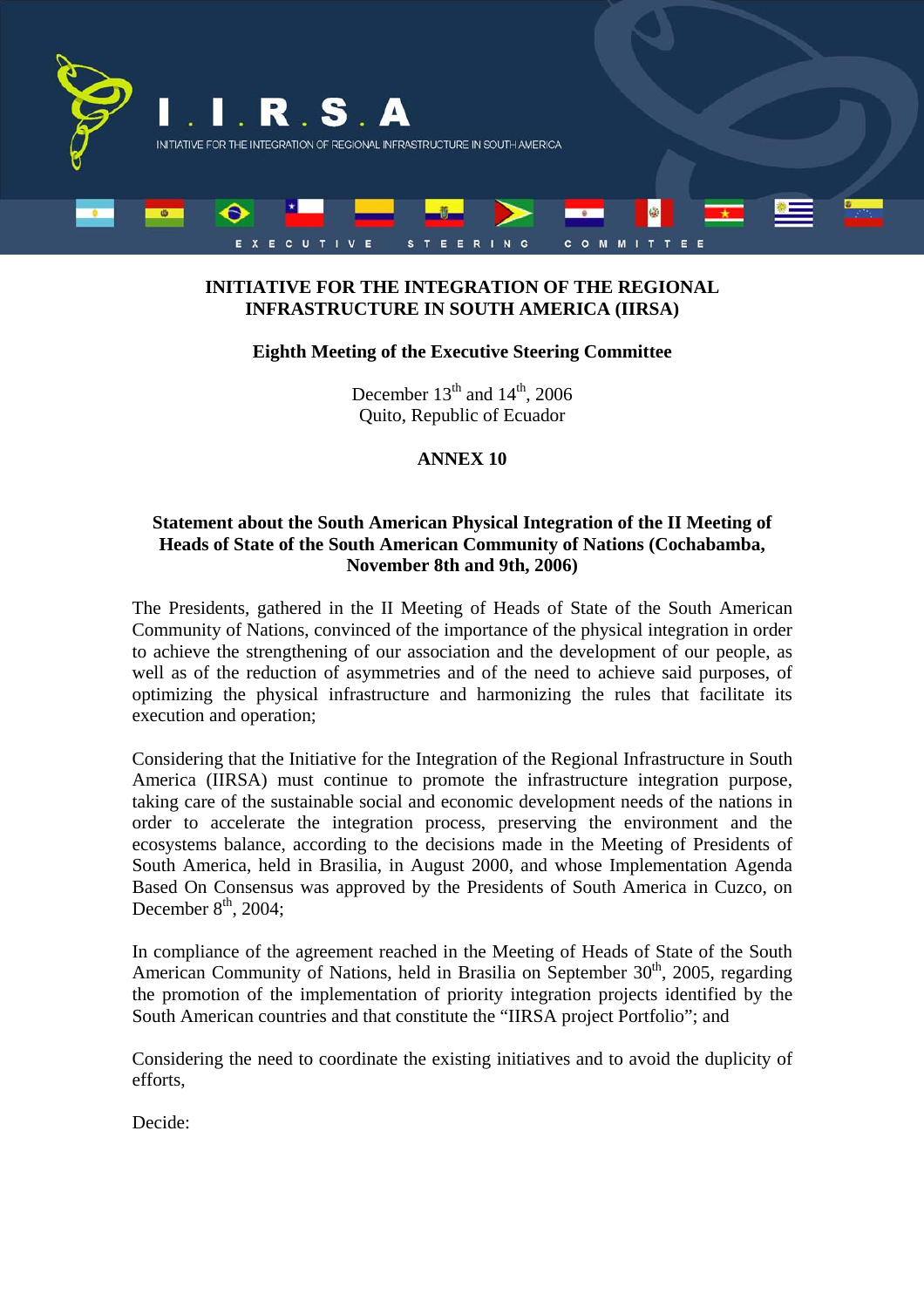To deepen and perfect the advances achieved during the identification, evaluation and execution of integration projects within the framework of the regional scale planning process that the South American countries are carrying out.

To entrust the coordination of the actions to be developed by the Infrastructure Work Group to the Committee of High Officials of the South American Community of Nations, with the Action Plan that shall be agreed upon for year 2007 by the Sectoral Ministers, who constitute the "Executive Steering Committee" of the IIRSA Initiative, which will meet in the city of Quito, Republic of Ecuador, the next December  $13<sup>th</sup>$ .

Approved in Cochabamba, Bolivia, on December 9<sup>th</sup>, 2006.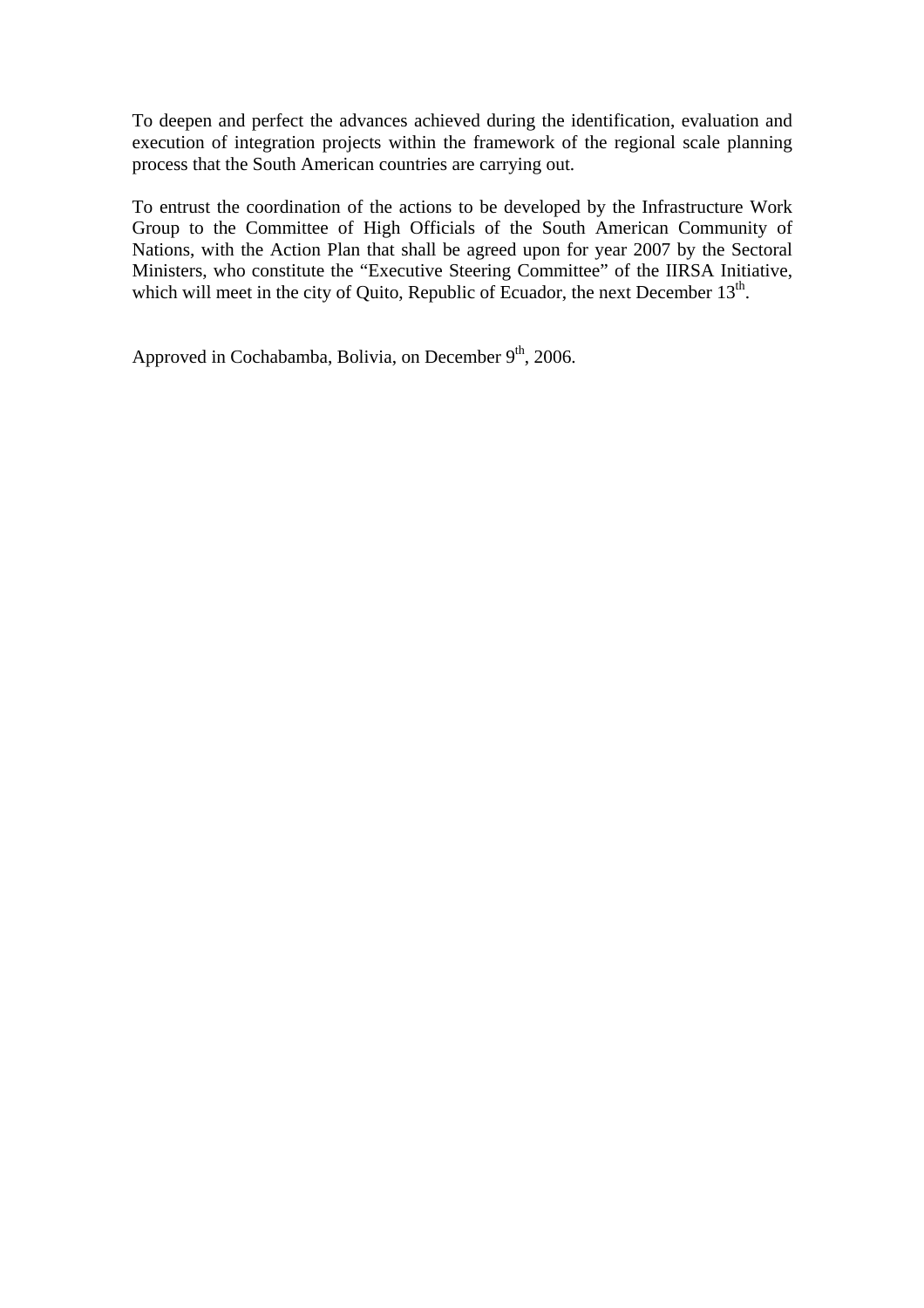### **Statement about the South American Energy Integration of the II Meeting of Heads of State of the South American Community of Nations (Cochabamba, November 8th and 9th, 2006)**

The Presidents, gathered in the II Summit of Heads of State of the South American Community of Nations, convinced of the importance of the energy integration for the strengthening of our association, and with the purpose of deepening the agreements reached on this subject during the I Meeting of Energy Ministers, held on September  $26^{\text{th}}$ , 2005, agree:

1) TO DEEPEN the purpose of making the energy integration real among our countries on the following bases:

Cooperation and supplementation principles,

Sovereign right to use the natural resources and to administrate exploitation fees,

Respect for the regulation of each country and for the property characteristics that each State uses for the development of energy resources,

Solidarity and reciprocity,

The purpose of eliminating the asymmetries among the States,

Respect for sovereignty and for self-determination of the people,

Territorial integrity principle,

A common legal framework for energy integration.

2) TO ENTRUST to the Committee of High Officials of the South American Community of Nations the development, through the Energy Work Group and with the participation of the Energy Ministers in coordination with those in charge of the IIRSA, of a proposal for the formulation of a Strategy of South American Energy Integration that shall consider the following:

Consolidation of a diagnosis of the South American energy sector, taking into account the relevant studies,

A systematization and evaluation of the South American energy balance,

Identification of projects, amounts and financing sources for the development of the infrastructure of the regional energy sector and for the corresponding technological development,

Evaluation of mechanisms for markets integration, including the identification of elements to advance in a common legal framework, as well as the exchange of information and experiences about price policies for the different kinds of energy resources, taking into account the legal framework currently in force in each country,

Homogenization, among the countries member of the Community, of the guidelines used to evaluate and classify reserves according to the best international practices,

Proposal of supplementation mechanisms among national state hydrocarbon and other kinds of energy firms, with a view to advancing towards energy integration, and

Progress in proposals related to the convergence of national energy policies, taking into account the legal framework currently in force in each country.